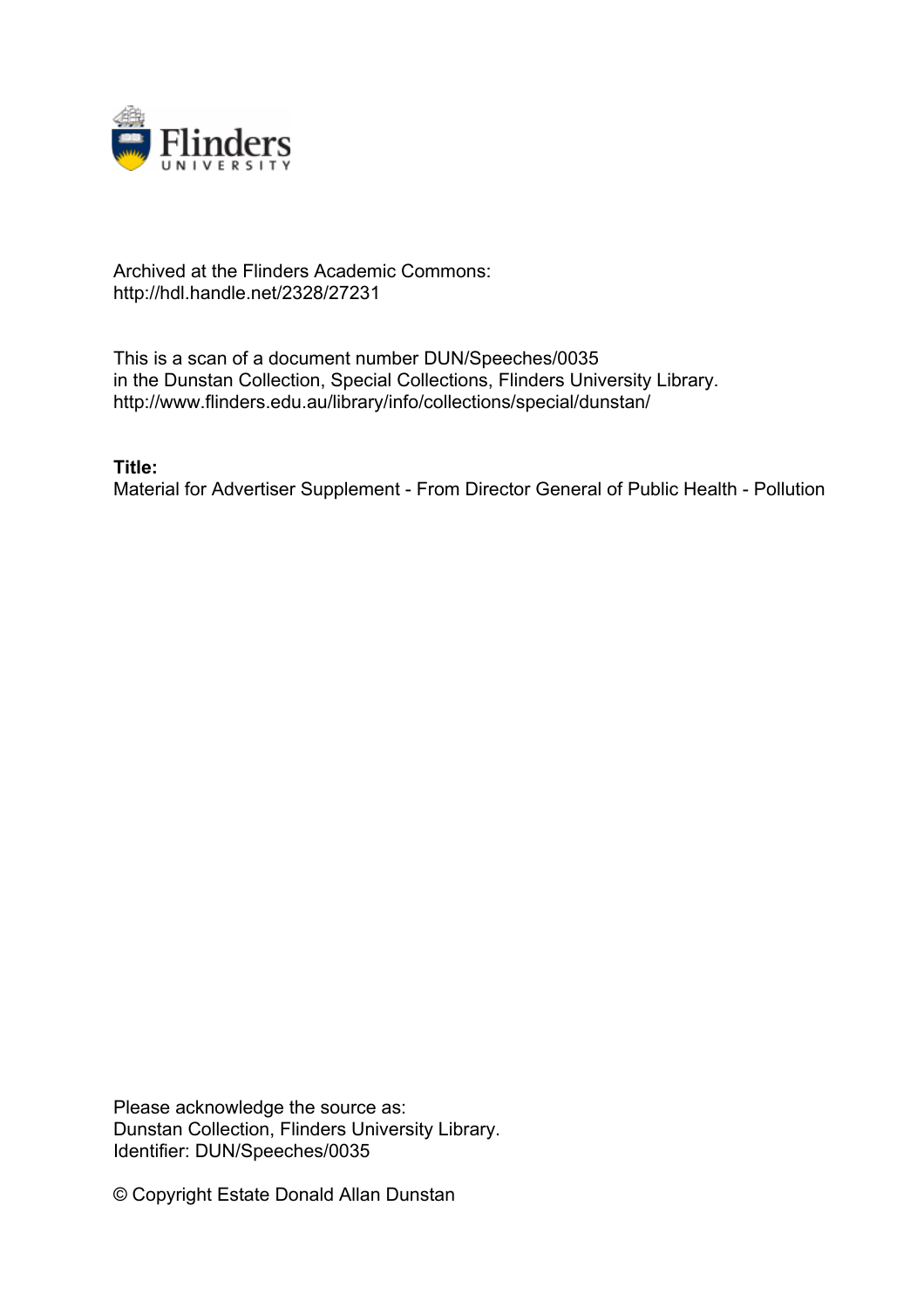From the very early days of the State the South Australian Government has been concerned to ensure that proper legal authority should exist for preserving a healthy environment for the people.

The Health Act of 1878 charged the Central Board of Health with the execution of the Act 'for securing the proper sanitary condition of the State'. This provision has continued in subsequent modifications of Health legislation right down to the present day.

Successive Central Boards have seen this as a requirement that they take not only an interest, but a direct responsibility for the state of the environment at least as far as it may directly affect the health of the people.

The Central Board, and the Department of Public Health through which it works, have therefore built up an expert staff of doctors, scientists, health inspectors and public health nurses, charged with this responsible task of ensuring a healthy environment. They in turn work with and through the staffs of local boards of health throughout the State. There are now some 125 qualified health inspectors in South Australia contributing to this effort.

The traditional areas of concern have been disposal of solid and liquid wastes. In recent years have been added a growing concern with emission of gases and particulate matter into the atmosphere, and a need to control contamination of the environment with chemicals and radioactive substances. Modern technology poses problems which require expert guidance. Expert advisory committees have therefore been set up to provide this guidance in relation to clean air, radioactive substances, and poisons. They in turn keep in close touch with the National Health and Medical Research Council, so that common patterns of control may be applied throughout Australia.

The struggle to guard the environment is a continuing and a changing one as cities grow larger, populations denser and yet more mobile, and new technological developments produce entirely new problems.